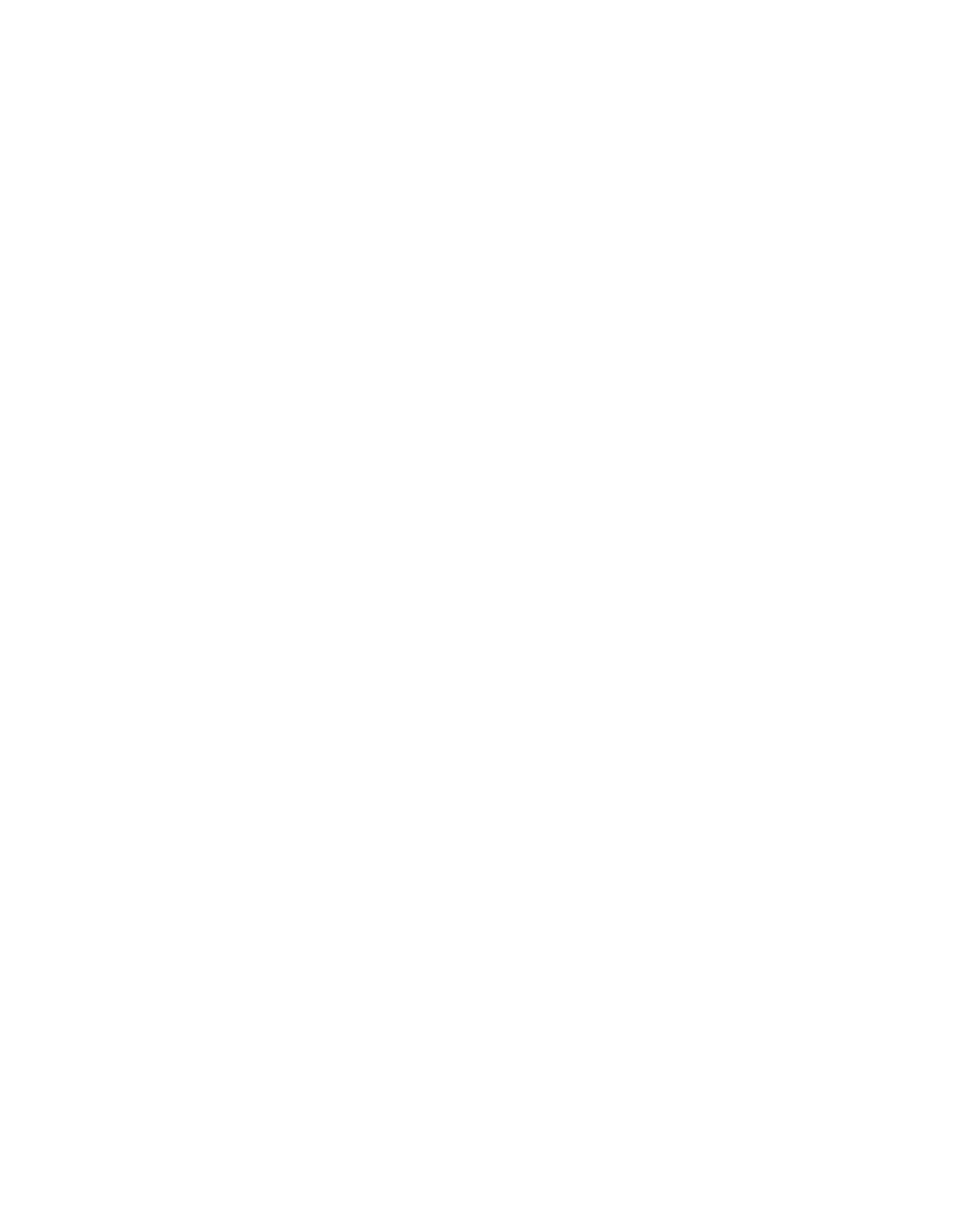### **CONTENTS**

- **1. Chairman's Statement**
- **2. An Open Letter To The People of Montserrat**
- **4. Meet the Candidates**
- **5. MCAP Pledge**
- **6. Governance / Population and Immigration**
- **7. Culture / Social Transformation**
- **8. Education and Training**
- **9. Youth**
- **10. Sports**
- **11. Information, Communication and Technology**
- **12. Housing**
- **13. Health**
- **14. Energy / Agriculture**
- **16. Tourism**
- **17. Environment / Transportation**
- **20. Disaster Management**
- **21. Investment Policy**
- **22. External Relations / Conclusion**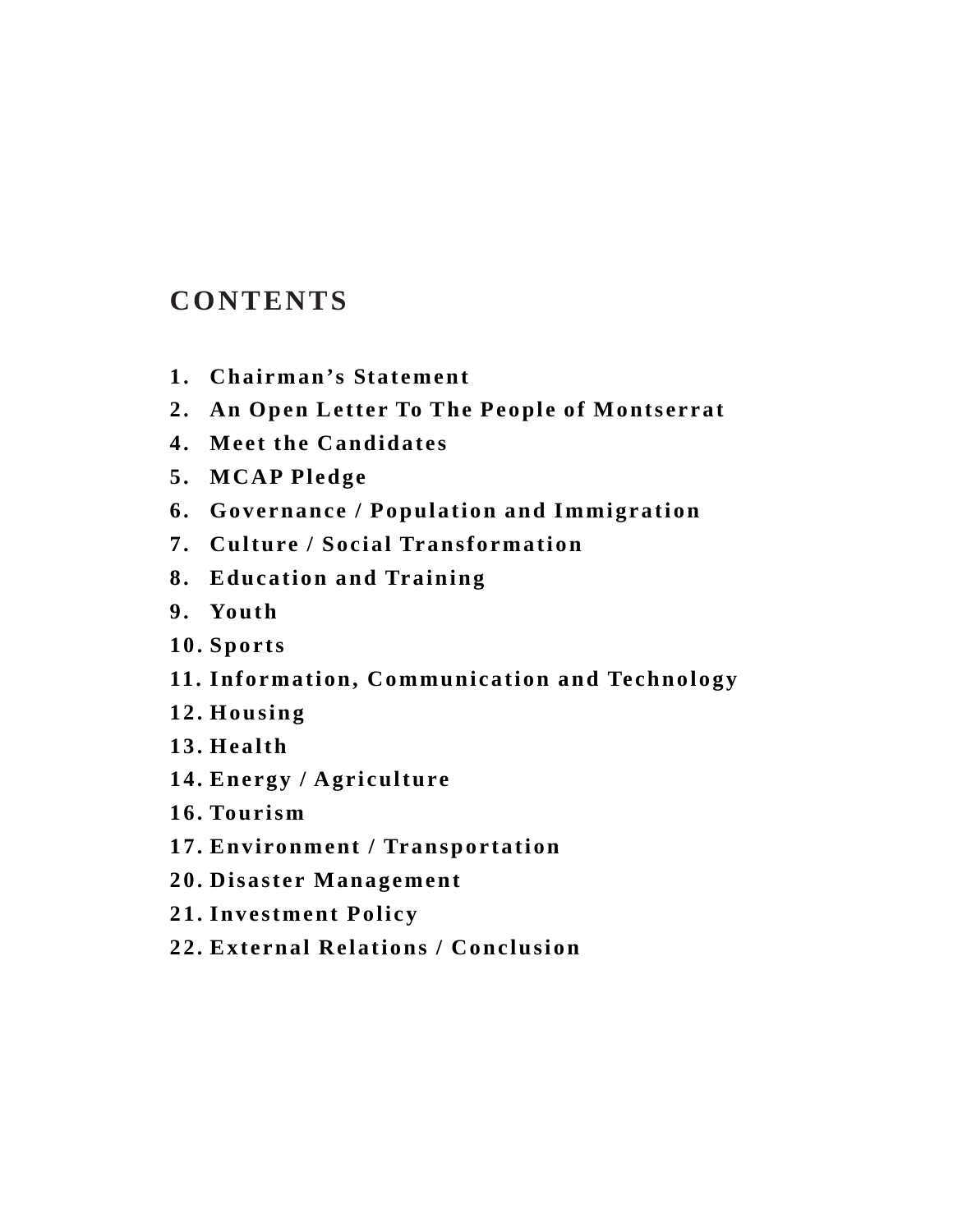### **Chairman's Statement**



I am deeply honoured and humbled to be a part of the Movement for Change and Prosperity, MCAP. For me the title encapsulates what the party is all about. It is about the realisation of the vision, had work, determination, talent and hope of a people. It is about the philosophy that we share to restore the dream of a peaceful stable and productive island called Montserrat.

In MCAP we see an activist Government with progressive policies that create opportunities for all. In MCAP we see a government that promotes mainstream values like discipline, hard work, family, responsibility and community.

Our challenge is to restore the faith of Montserratian residents in the basic competence and purpose of government. Our policies and programs reflect a clean break with the recent rhetoric but not with traditional values.

We believe in the moral and cultural values that most Montserratians share; liberty of conscience, individual responsibility, tolerance of difference, the imperative of work, the need for faith and the importance of family.

Finally, we believe that citizenship entails rights as well as responsibilities and we intend to ask our citizens to give something back to their communities This manifesto represents our commitment as a party to building a Montserrat that is characterised by these values.

**Randolph Riley Party Chairman**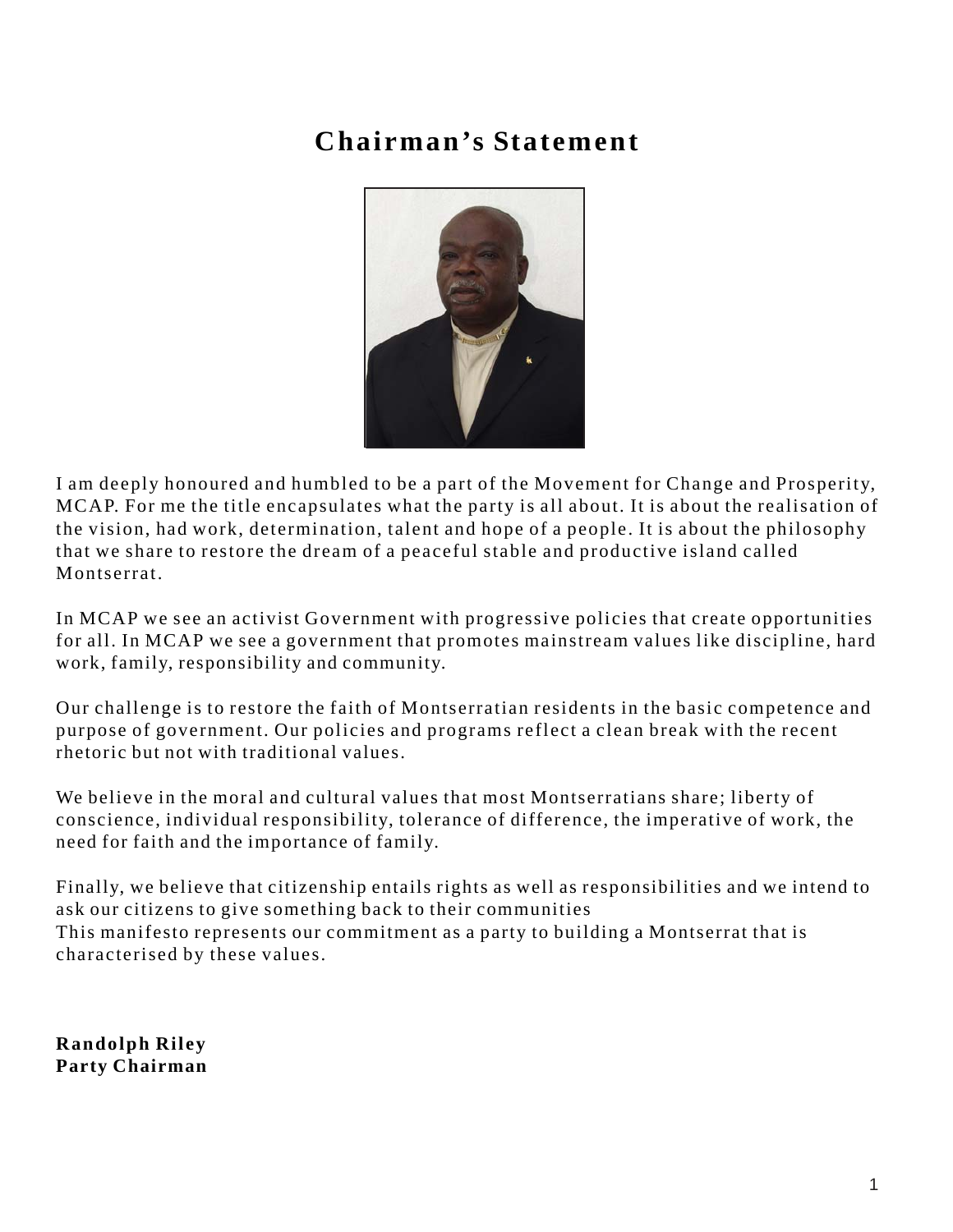### **An Open Letter to the Peoples of Montserrat**

The Movement for Change and Prosperity is seeking a Mandate from the people of Montserrat to implement an Agenda for Change and Prosperity.

Our commitment to you is that we will:

- o restore the dignity and self-confidence of our people,
- o give focus and direction to the society,
- o restore our shattered environment,
- o provide sound economic management,
- o encourage investments that create jobs,
- o provide housing,
- o address the special issues confronting our youth and,
- o build a new prosperity in which all would share.

The policies, programs and technologies that have been attempted over the past ten years have failed to respond to the economic and social challenges that confront Montserrat today.

Our Agenda responds to the fact that following Montserrat's experiences with natural disasters, our people and our island demand a new beginning, a new thinking, a new direction, and a new leadership.

Our Agenda brings a new spirit of inclusion to the governance of our affairs; in which all have a stake and a say.

Our Agenda reconnects the Government to the people and restores that spirit of trust, which binds a Government to the people.

In the process, we will release the energy and creativity of our youth; better provide for the aged and those with special disabilities and, those left out of the mainstream. We will make Montserrat once again respected in the Region and beyond with new approaches to attracting investment that creates jobs, earns income and restores the hope of the people of Montserrat.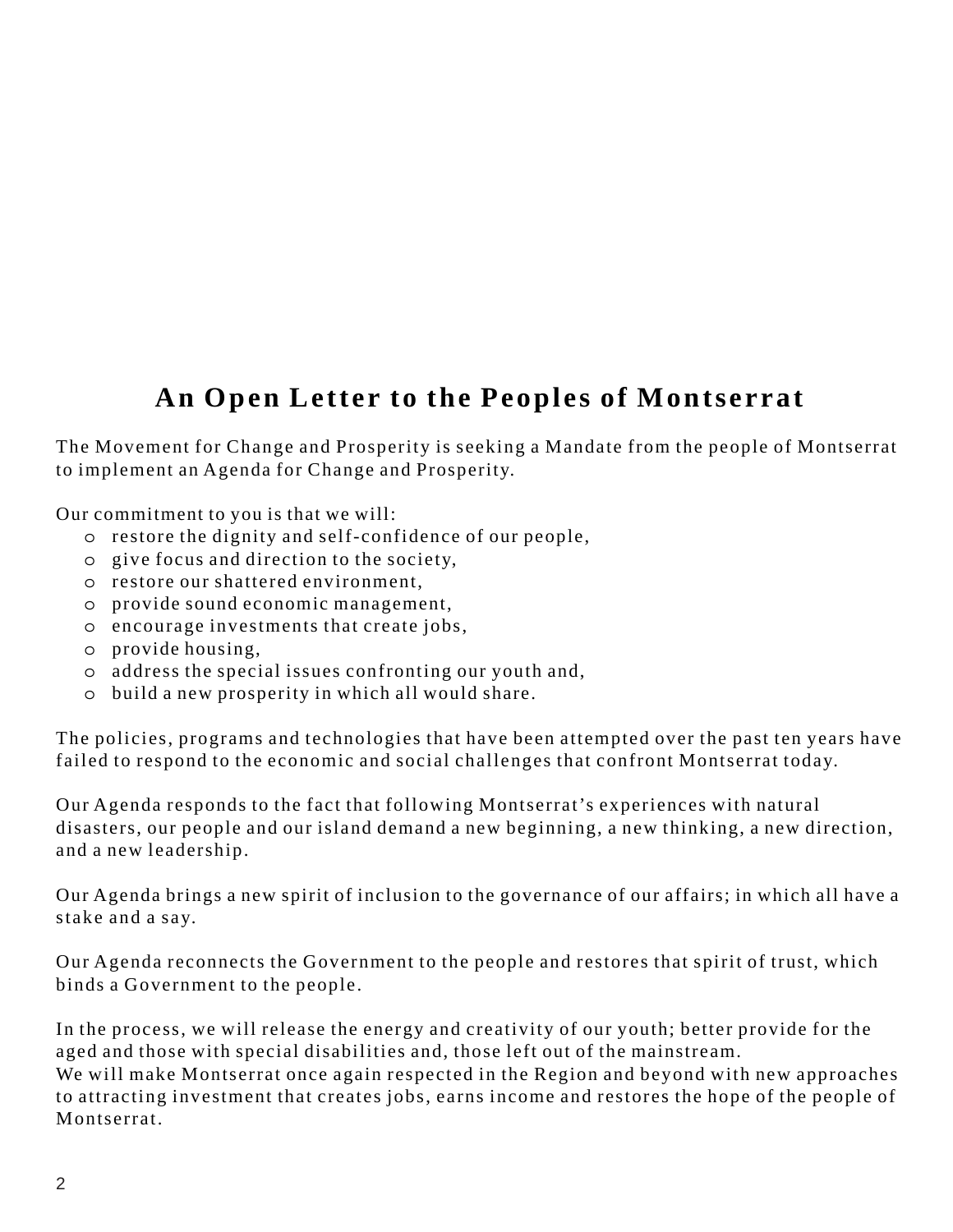#### *Our Agenda for Change pledges to bring fresh new leadership to a country that must now rise from the ashes of successive natural disasters and free itself from the pestilence of ineffective leadership.*

It is an agenda that will ensure that no one is excluded from the opportunity build the economy and to benefit from renewed growth.

I ask you to give to the Movement for Change and Prosperity your mandate to implement our Agenda for Change.

Team MCAP is fully prepared for the task of leading Montserrat into in the 21st Century.

Team MCAP number among the members of our Team, candidates who have represented the peoples of Montserrat with much effectiveness and success throughout their working lives. In carrying out this mandate, we pledge to restore the hope, pride and dignity of our people. We pledge to restore the beauty and tranquillity of the island even as we take full advantage of new growth opportunities.

We pledge to move Montserrat back to its position as an actively contributing member of the OECS and CARICOM families and to deepen unity among our many peoples.

To this end, we ask your support for all nine MCAP Candidates. We welcome your full involvement in this campaign, as we make good on the MCAP message: Montserrat Deserves the Best.

Together we will make Change and fashion a Prosperity in which every one is guaranteed to share.

Our parents expect it, our children demand it and MCAP accepts the responsibility for leading the way.

**Reuben T. Meade**  *Party Leader*

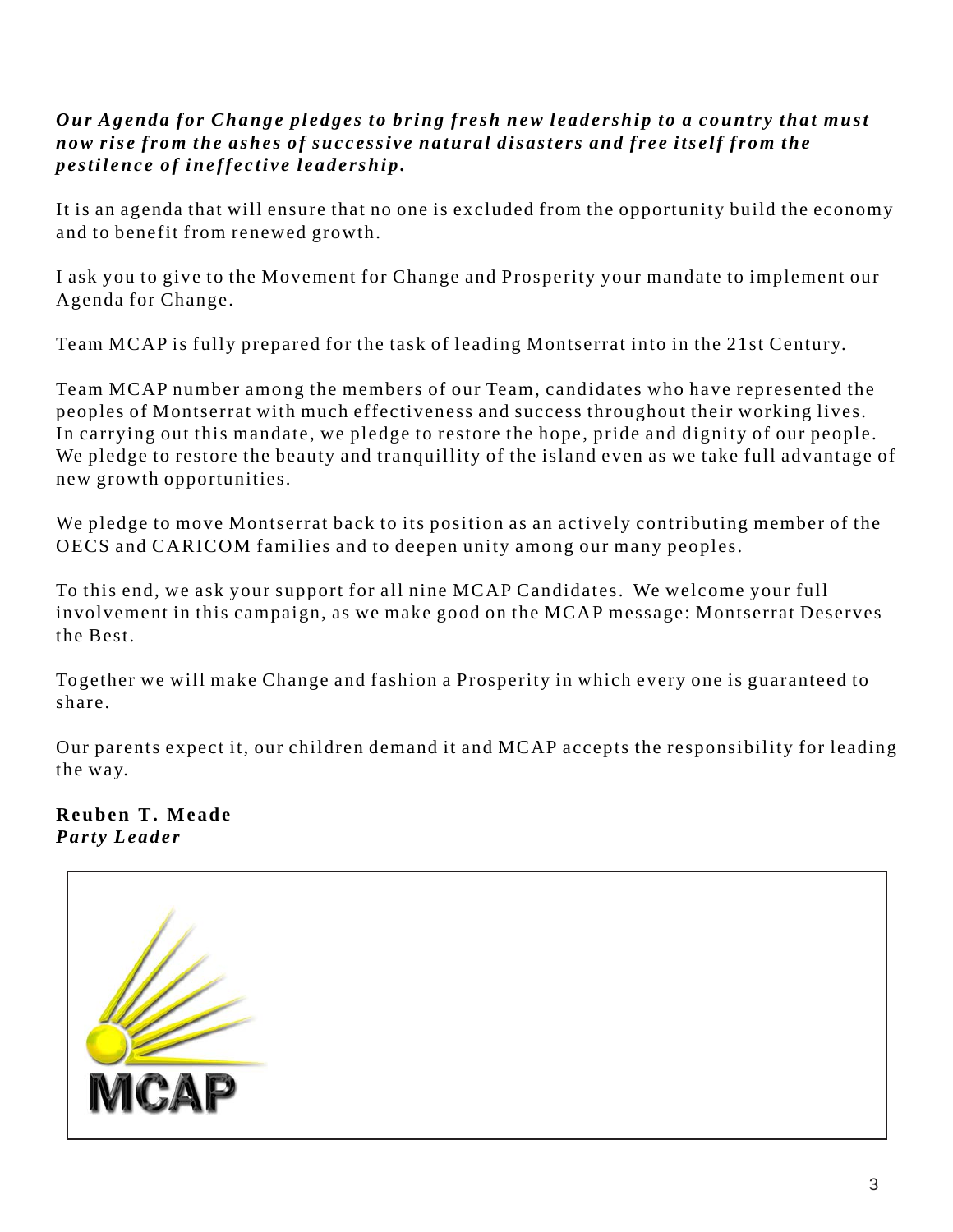### **Meet the Candidates**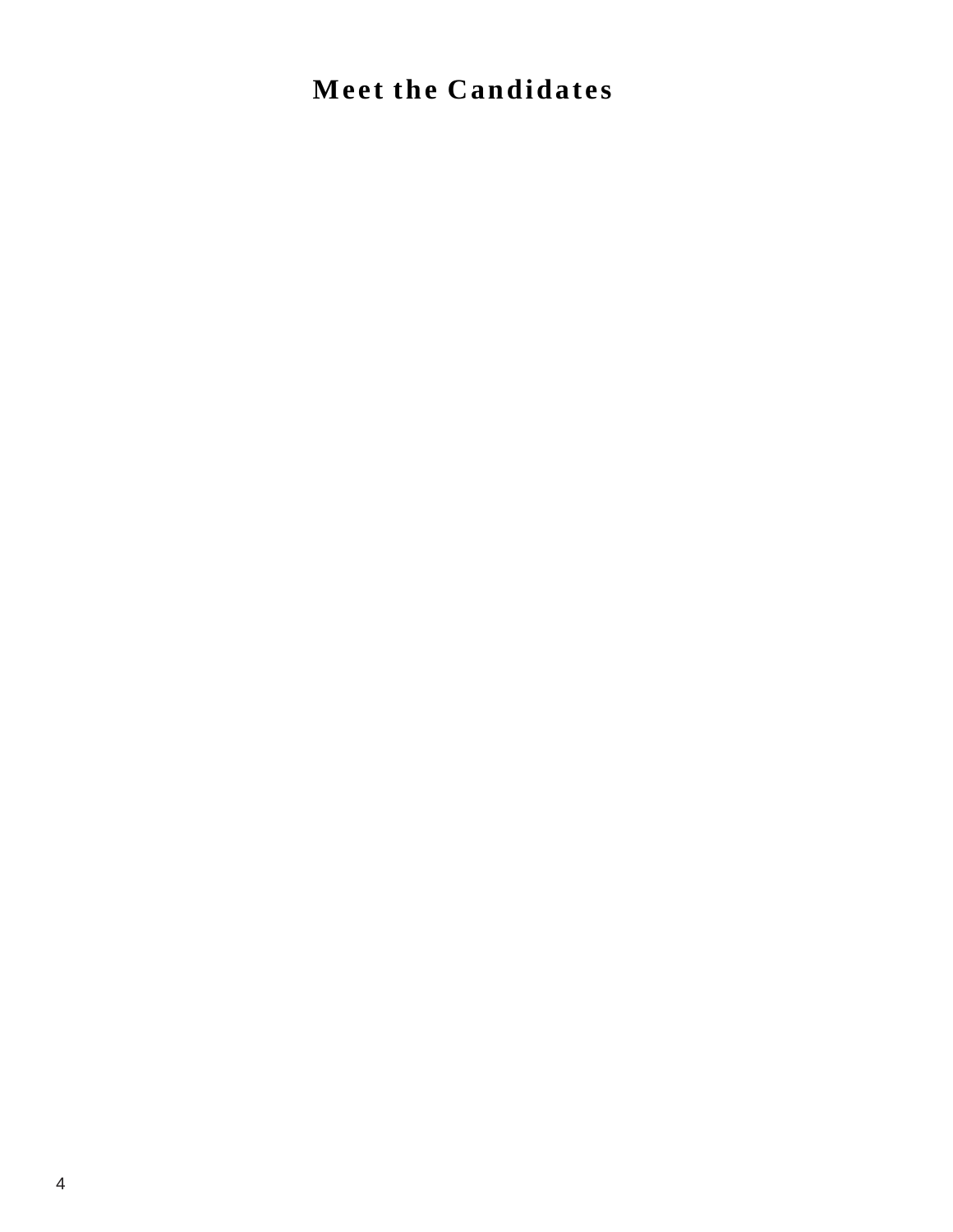### **MCAP Pledge**

- 1. We pledge a new approach to leadership, with a team of strong, competent and compassionate leaders who reject 'one-manism' and embrace the concept of team spirit and shared responsibilities
- 2. As we build a cohesive community based on respect, dignity and diversity, we pledge to embrace all groups especially those forced to function on the fringes of society.
- 3. We are deeply committed to stimulating private investment that provides employment for all who want to work.
- 4. We are committed to the protection of the rights of all workers.
- 5. We pledge zero tolerance for crime and will provide relevant training, equipment and facilities for the Royal Montserrat Police Force.
- 6. We are committed to radically reforming and modernising the education system to produce independent, creative and disciplined young people who become the foundation of a modern knowledge-based economy.
- 7. We are committed to facilitating adult education, retraining for workers, enterprise and entrepreneur development.
- 8. We will partner with the private sector and communities to provide suitable physical infrastructure and services in such areas as roads, electricity, waste management, soil and water conservation.
- 9. We are committed to population retention and increase by creating the economic and social environment to stimulate resettlement and profitable investment by returning Montserratians and other settlers.
- 10. In keeping with the recommendations of the 2004 "National Youth Policy", we will partner with the private sector, civil society and international organizations to enable young men and women to make major contributions to the restoration and rebuilding of Montserrat. We commit to the provision of skills training, business advisory services, production and administrative facilities as well as financing, where appropriate, to empower the youth for creative participation in the new enterprises required for restoration of the physical, social and ecological systems of the island.
- 11.We will restore the public trust in government through the passage of integrity legislation and the institution of procedures and mechanisms for ensuring transparency and accountability in policymaking, planning and programme management. We will protect no interest except the public good.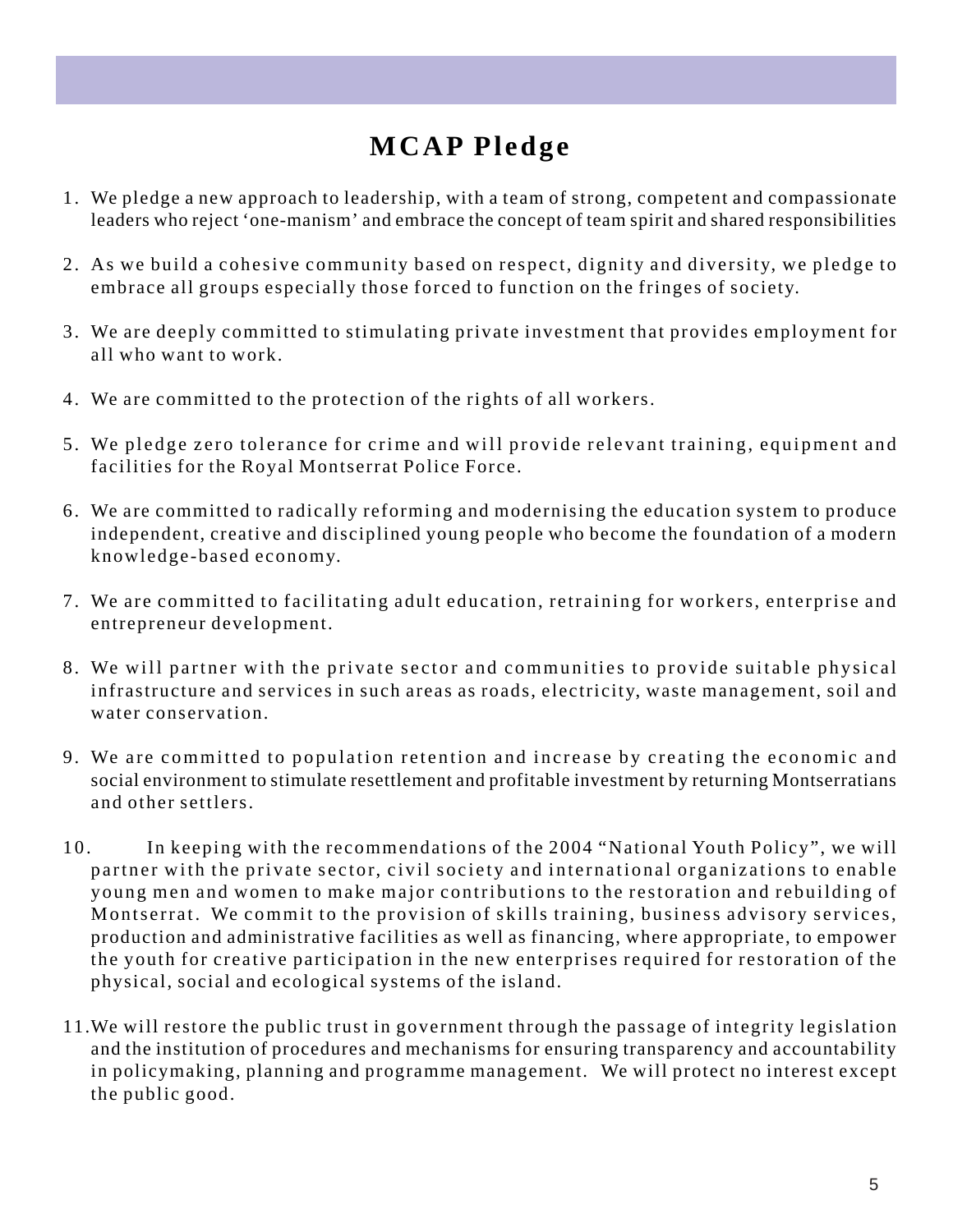### **Governance**

The volcanic eruptions of 1995 have radically transformed the course of development for Montserrat. This single fact underscores the need to be careful and thorough when making decisions about the management and use of the island's human and natural resources.

We are firmly convinced of the need for an approach to management of the island's development that "allows all ideas to contend" and engages all segments of the population in turning disaster into opportunity.

To this end, an MCAP Government will implement an integrated approach to development planning that provides the mechanisms and processes for involvement of all segments of the population in governance at the community and sector levels.

An MCAP Government will foster this direct approach to governance by facilitating communitylevel consultations as the preferred means of involving the citizens in decision-making and governance on all matters affecting their lives.

### **Population and Immigration**

An MCAP government is committed to developing and implementing a population strategy that will encourage population retention and expansion. This position is informed by the principle of the respect for all peoples and recognition of the capacity and the right of all peoples, cultures and races to contribute to the development.

#### **Retention of population**

An MCAP government will ease the burdens being borne by the existing resident population by improving job opportunities, encouraging the reduction in the mortgage lending rate, providing affordable housing, facilitate affordable Mortgage Financing, implementing polices and programs to reduce the cost of living, provide training opportunities and revise remuneration packages. We will collaborate with financial institutions to arrange reprieves on mortgages in daytime entry and exclusion zones.

We will seek to write off corporate tax arrears before 2000 on a case by case basis.

#### **Increasing population**

An MCAP Government will promote the Double Taxation incentive program with the United Kingdom, to encourage British citizens to build homes on Montserrat. We will actively target Montserratians abroad and provide them with the opportunity to purchase homes in Montserrat in advance of their return.

We will review the resettlement packages and incentives directed to Montserratians abroad and directly recruit Montserratians to fill vacant posts.

We will encourage residents to resettle their families on Montserrat.

We will grant an annually renewable Home Owners Residence Card to all expatriate residents who own homes on Montserrat. The card will entitle the owner's spouse and children entry for the duration of the validity of the card.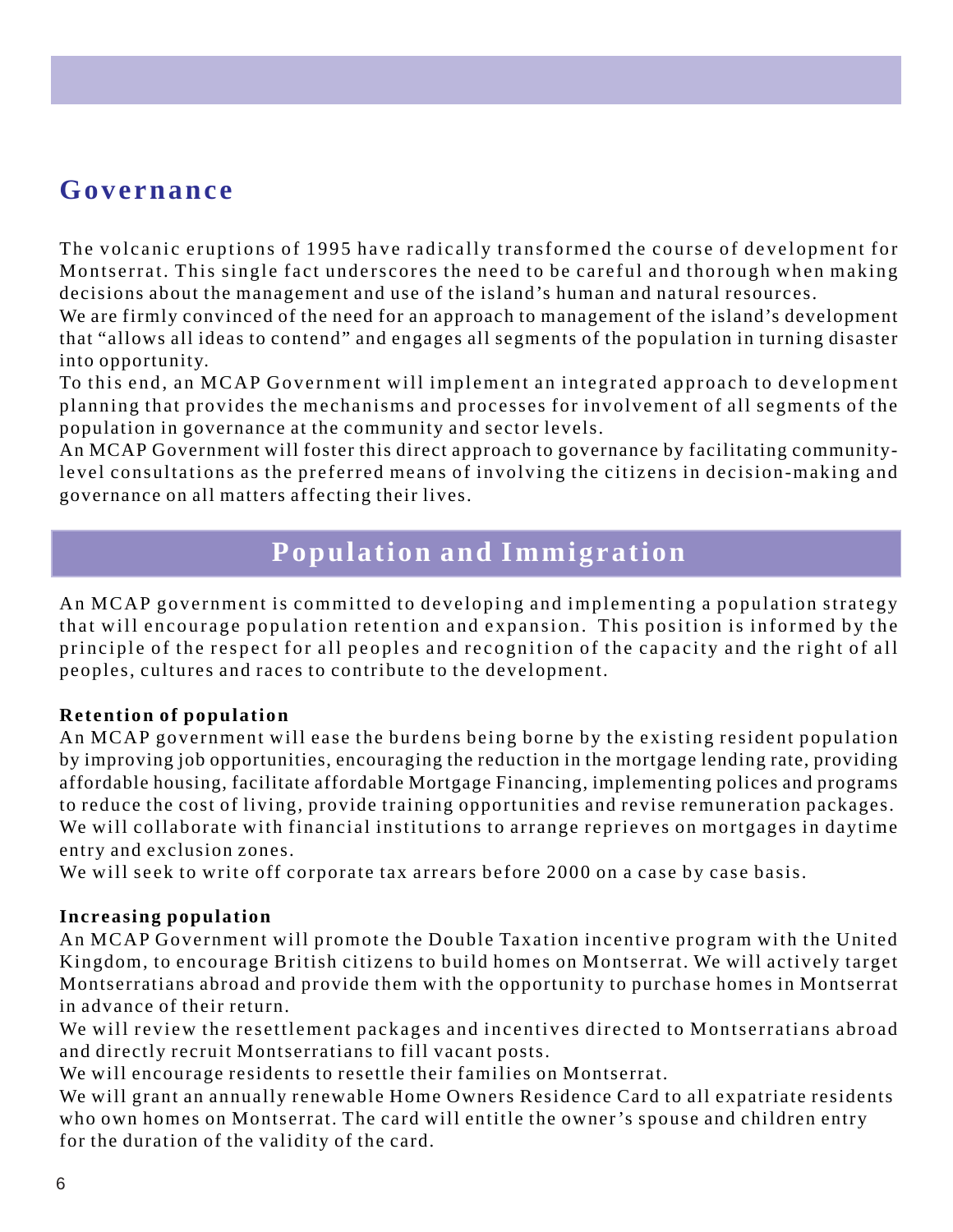#### **Immigration and Work Permits**

An MCAP government will simplify work permits and immigration procedures.

We will issue 1-year work permits for construction workers that do not tie them to one construction site.

We will grant temporary resident status to all Caricom nationals who have resided in Montserrat for 3 years.

We will allow the deposit of the return airfare to any financial institution for all Caricom nationals residing on Montserrat for less than 3 years.

### **Culture**

As a direct result of the 'forced' migration of over 50% of the population of Montserrat, vital technical, managerial, planning, leadership and cultural skills were lost. Cultural artefacts, facilities, as well as the Capital City of Plymouth were lost and are no longer part of the living culture and heritage of the island today.

We believe that the recovery and rebuilding of Montserrat will not proceed satisfactorily unless such vital components of our heritage and identity are returned, restored or replaced.

An MCAP Government will facilitate the repatriation of national artefacts, encourage and support the restoration and revival of other components of our culture.

We are committed to investment in the documentation of the impact of recent natural disasters on the social, psychological, cultural, spiritual and economic aspects of life in Montserrat.

We are committed to the documentation and dissemination of the findings of this investigation to be used by teachers, trainers, planners and policymakers in charting the restoration and rebuilding path for Montserrat and other small island states.

We are committed to the development of training modules in the recovery and restoration of lost cultural infrastructure, services and skills in such areas as masquerade dancing, drumming and storytelling.

We are also committed to converting these training modules into the basis for new educational enterprises that would attract students, researchers and teachers as part of an edu-tourism initiative.

### **Social Transformation**

An MCAP Government will work to build strong families and communities, eradicate poverty, and provide an effective social safety net for the most vulnerable in our society.

#### **INCOME SUPPORT GRANTS:**

An MCAP government will restructure and continually improve the range of benefits to the elderly, the physically and mentally challenged. We will periodically review income support benefits to ensure coverage of the cost of a basic food basket. We will assist welfare recipients to re-enter the workforce through counseling, skills training and job placement services. We will introduce a Rapid Response Crisis Intervention Unit to swiftly respond to catastrophic illness, child abuse and domestic violence.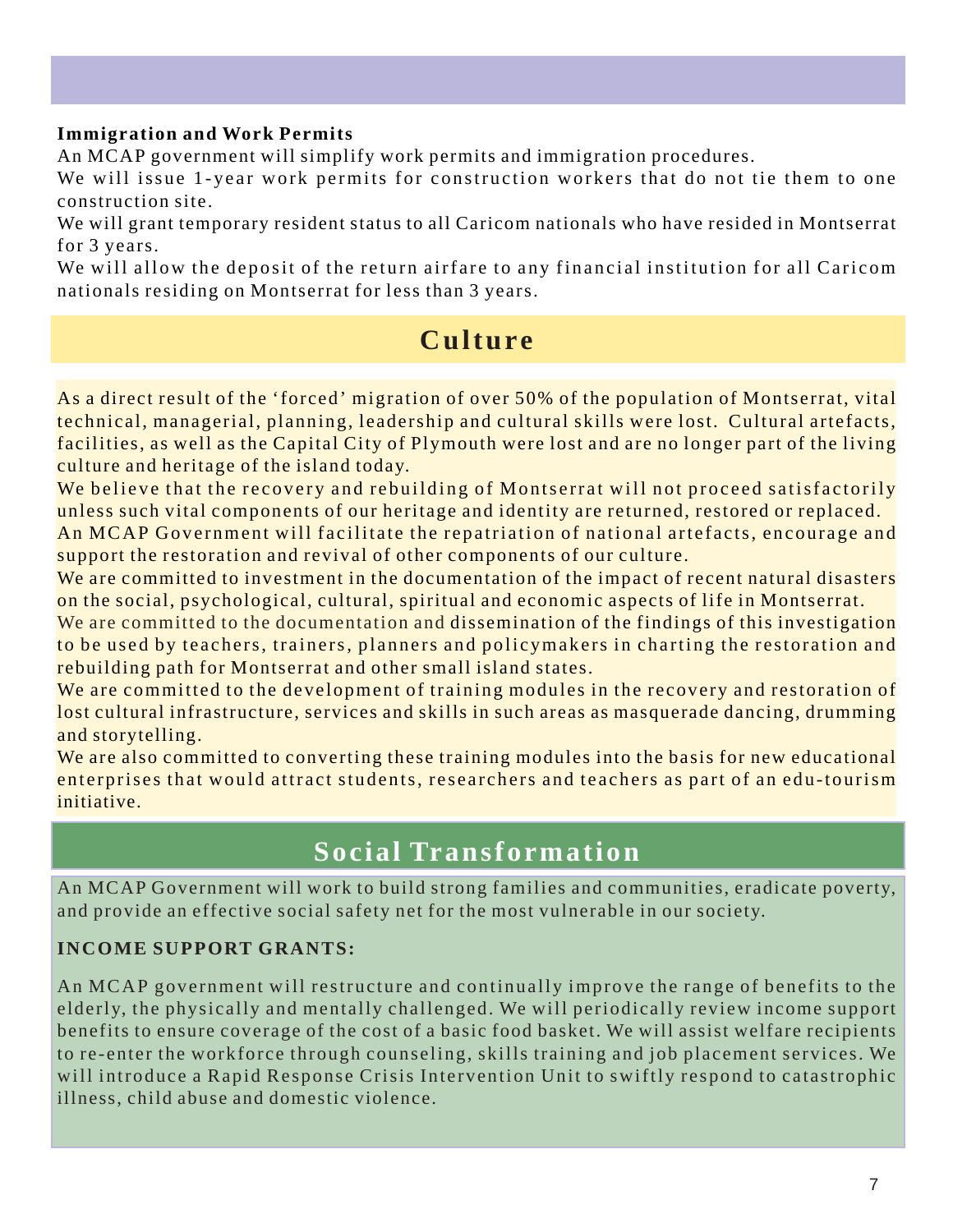#### **CHILD CARE**

We will give support and oversight to private facilities providing child care services and encourage police, doctors, teachers and social workers to report suspected cases of child abuse. We will encourage and facilitate positive parent-teacher-child relationships within the school system through the expansion of parent-teacher associations and the development of parenting and counseling programs.

#### **SENIOR CITIZENS**

We will track and maintain contact with the elderly and institute measures to improve their living conditions and prevent abandonment. We will promote elderly foster care and expand home Care Service for the elderly.

We will initiate discussions with the British Government to seek to facilitate the return of those elderly wishing to do so with the transfer of the benefits they now enjoy. We will further seek to acquire adjustments in pensions for pensioners residing in Montserrat who receive pensions from the UK whenever there are increases in the UK.

#### **COMMUNITY DEVELOPMENT**

We will seek to build holistic communities by facilitating the establishment of local government councils, the construction of community centers, recreational facilities, sub post offices and small business advisory units in new and growing communities.

We will find suitable locations for two new cemeteries.

### **Education and Training**

An MCAP government will develop the education system to prepare our children to become effective and responsible contributors to the development of Montserrat.

#### **Teaching and Learning**

We will restore confidence in the Education system and strengthen the teaching and learning process by providing students and teachers with the facilities, tools, equipment and skills needed to do the job. We will utilize ICT to deliver this new teaching arrangement

We will ensure that music, art and sports are integrated into the curriculum from preschool to the Secondary School. We will adequately train teachers, and provide facilities and equipment to deliver these programs.

#### **Recruitment policies**

We will improve and create the atmosphere of learning by developing and instituting proper recruitment policies and packages to encourage highly trained and experienced Montserratians to participate in the development and delivery of appropriate education and training programs.

We will foster partnerships with learning and business institutions in Montserrat, the region and internationally to provide students with the opportunities for higher learning and skills training.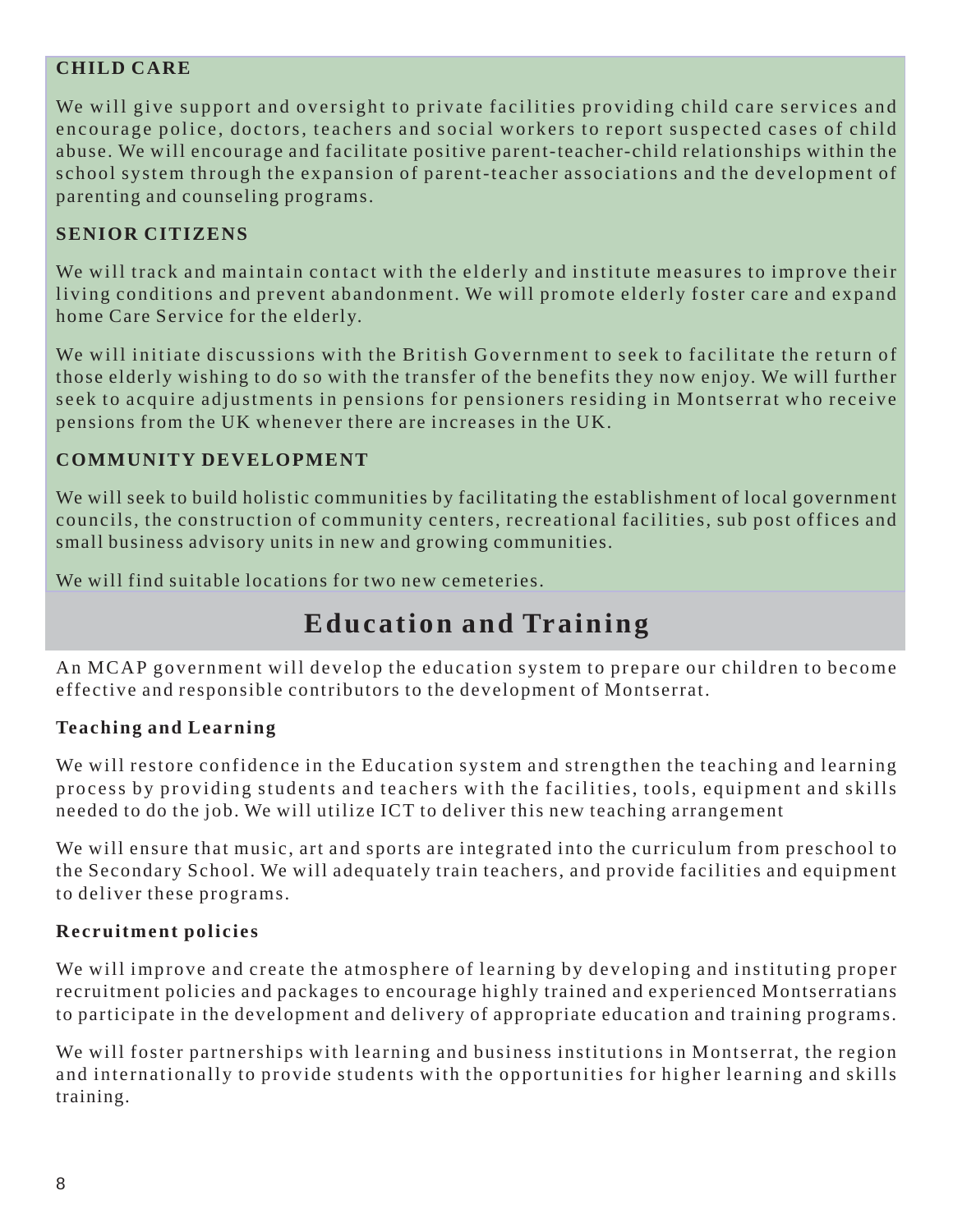#### **Security**

We will protect the parents, students, teachers and assets of the schools by the construction of security fences, the placement of police and security guards on the school compound and introduce conflict resolution capacity to counter ill discipline and violence.

#### **Alternative Training Programs**

We will institute vocational and skills training programs in the Community College to channel the energies of students who wish to pursue such studies. We will seek to introduce training and apprenticeship programs that allow students to qualify while working.

#### **Management of the Education System**

We will establish an Education Task Force involving persons from Private and Public Sectors, Civil Society, Retired Educators and Teachers. Government will be advised by this unit in the development and implementation of the school management systems, the teacher training systems, the curriculum and student enrichment programs.

### **Youth**

MCAP recognizes that Government has failed to provide the leadership, guidance, facilities and finance needed for the full involvement of the youth in the process of building Montserrat.

Now more than ever before, the challenge of turning disaster into opportunity for change and prosperity in Montserrat requires that we harness the optimism, the dynamism, imagination, creativity and energy of our young people.

MCAP believes that the 2004 National Youth Policy for Montserrat prepared by a team of Montserratians under the able guidance of Sir Howard Fergus, is a suitable starting point for enabling the youth to respond to this challenge.

As Government, MCAP will undertake an urgent review and update of that Report and commence implementation of its many sound recommendations.

An MCAP Government will commence this process with an island-wide Consultation of Youth for Change and Prosperity that will review the draft Youth Policy, reorganize the National Youth Council, set the program priorities for attention by Government, the private sector and civil society and establish a timetable for action on the program.

# **September 9 2009**

**Vote For** *your* **Future!**

**Vote for Change!**

## **Vote MCAP**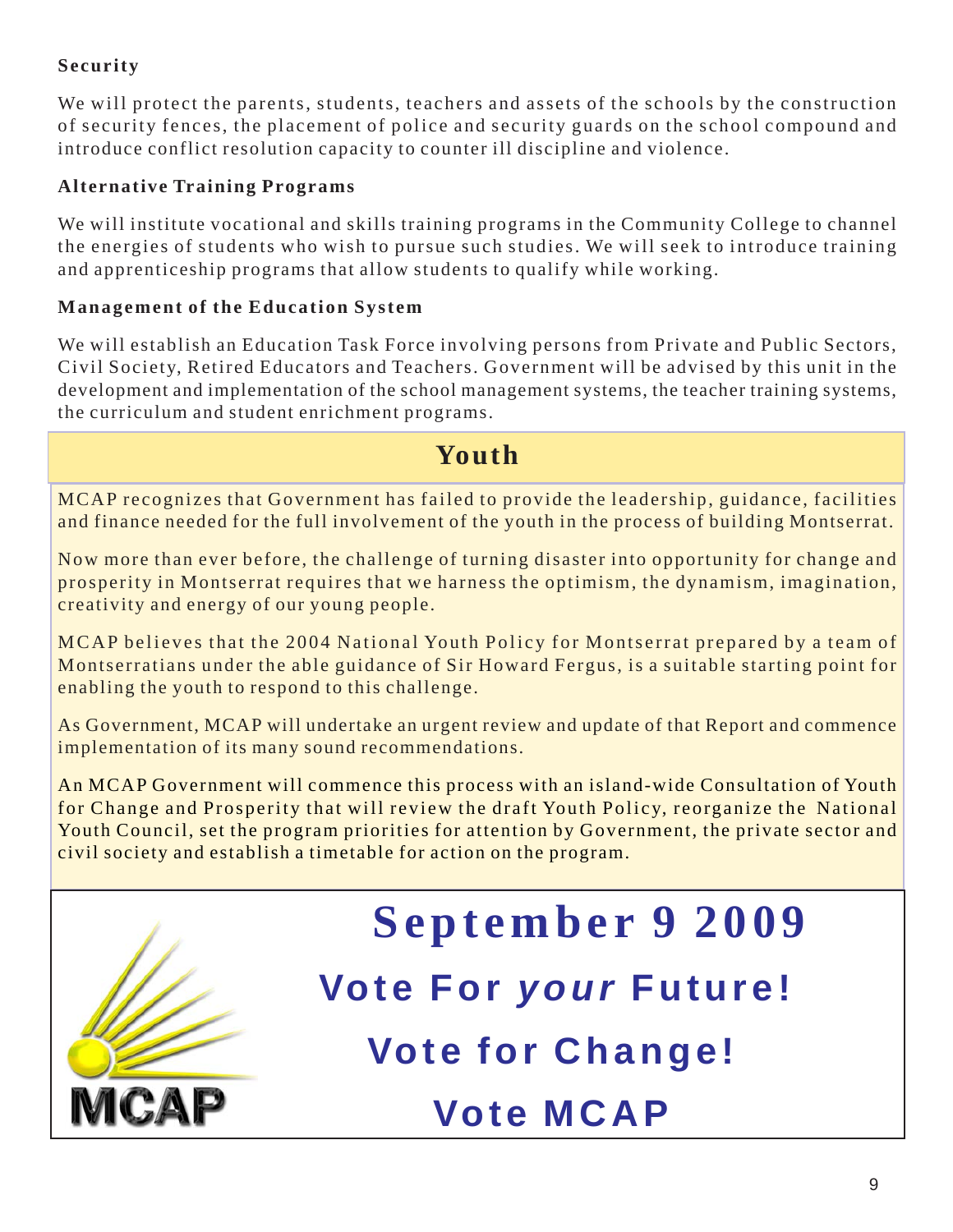### **Sport**s

An MCAP government is aware of the many accomplishments of our youth in the field of Sports and will support sporting programs to ensure that our youth continue to develop their talents to their fullest potential.

We will encourage and facilitate the establishment of an umbrella sporting organization or Sports Council to include representatives from all associations and sporting groups.

We will encourage the holding of regional and international sporting events in Montserrat as a means of fostering growth of the sector, providing business opportunity for the private sector, and promoting the highest levels of achievement of our sportsmen and women. We will market Montserrat as a prime destination for sports tourism.

#### **Recognition of Sporting Heroes**

We will seek to implement a program that would give recognition to our sporting heroes in a National Sports Hall of Fame.

We will award annually a sportsman and sportswoman of the year.

#### **School Sports Program**

We will ensure that school children up to and including the Community College participate in organised sporting programs.

We will develop a cadre of trained coaches in the different sporting disciplines

We will expand the physical education and sporting programs in the schools up to Community College level.

#### **Sports Facilities**

We will improve and increase the number of sporting facilities that are up to international/ regional standards.

We will facilitate the development of all sports facilities by working with all Sports Associations to facilitate their international affiliations.

# **Vote For** *your* **Future! Vote for** *Your Children's* **Future! Vote MCAP**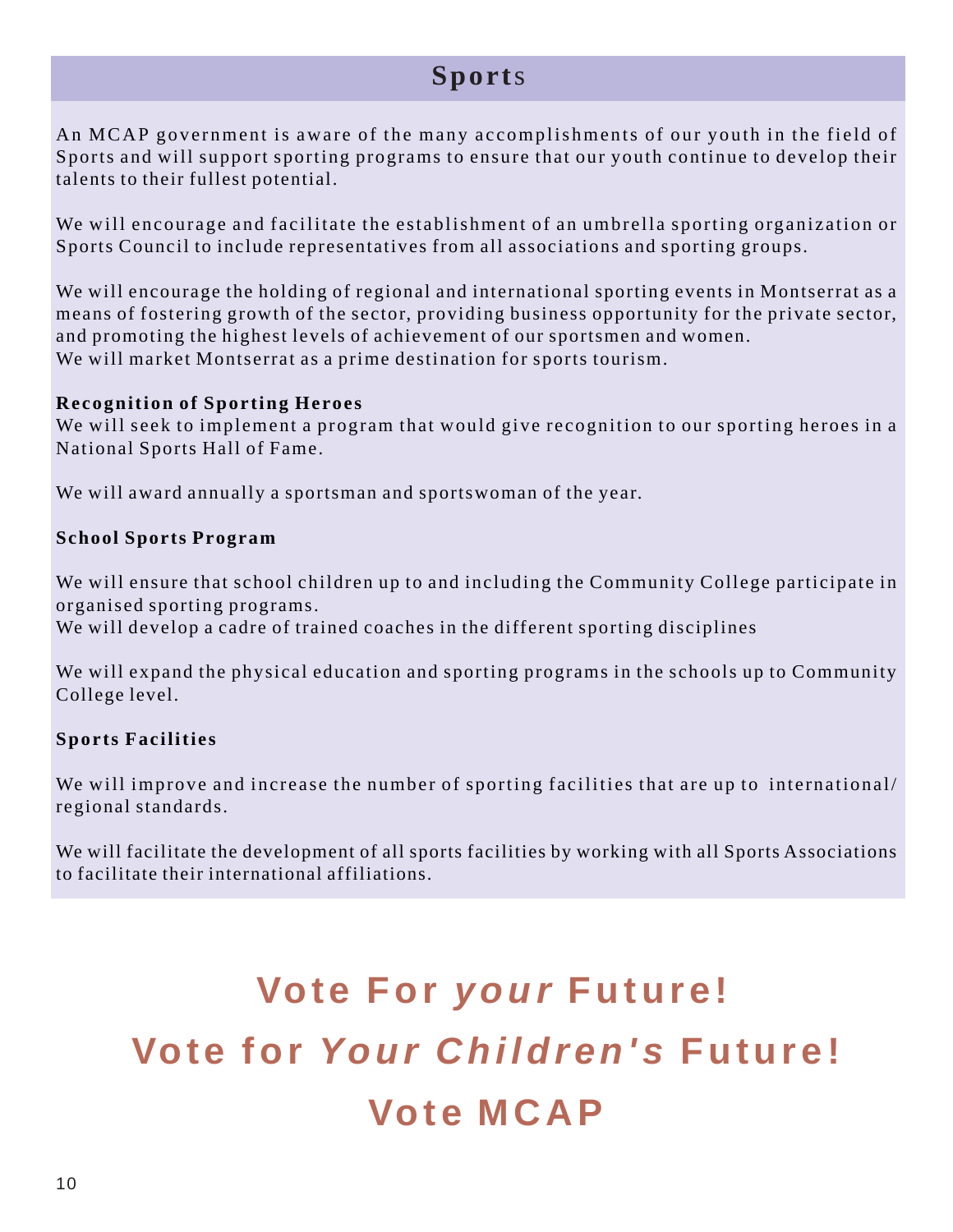### **Information and Communications Technology for Development**

An MCAP government will take steps to accelerate the integration of Information and Communications Technology (ICTs) into all areas of public and private sector operations.

#### **ICT in Education**

We will equip computer laboratories at all Primary and Secondary schools and the Community College so that the facilities can be used for teaching Information Technology, providing small business management and, serving as business information centers for farmers and others in the wider community.

We will train all teachers in the use of ICTs and seek to integrate ICT into all areas of the schools curriculum.

#### **ICT in Health**

We will accelerate the rollout of the existing Patient Administration System (PAS) to the various Health Centres.

We will seek to implement additional modules of the PAS to enhance the management information systems at the Hospital and Health Centers.

We will actively explore ways in which ICTs can enable remote access Tele-medicine to provided improved and affordable medical services for the citizens of Montserrat.

We will seek to document information on traditional herbal and medicinal plants and methods of preparation and use as a resource for future research and development.

#### **ICT in Banking**

We will give concessions to local financial institutions for the procurement of hardware and software to develop their online banking products and services.

#### **Telecommunications Liberalisation**

We will focus our liberalization efforts on the creation of a marketplace that will foster open competition, encourage the supply of innovative services and, ensure that the most competitive price is offered to the consumer.

#### **Broadband Access**

We will take steps to make affordable high speed Internet access to all citizens of Montserrat. We will seek to seek to engage creative public/private partnerships to ensure island-wide availability of broadband Internet access.

#### **Computer Loans and Concessions**

We will encourage the provision of affordable financing for the purchase of computers for home use and provide incentives for a wide range of products directly related to computer operating systems.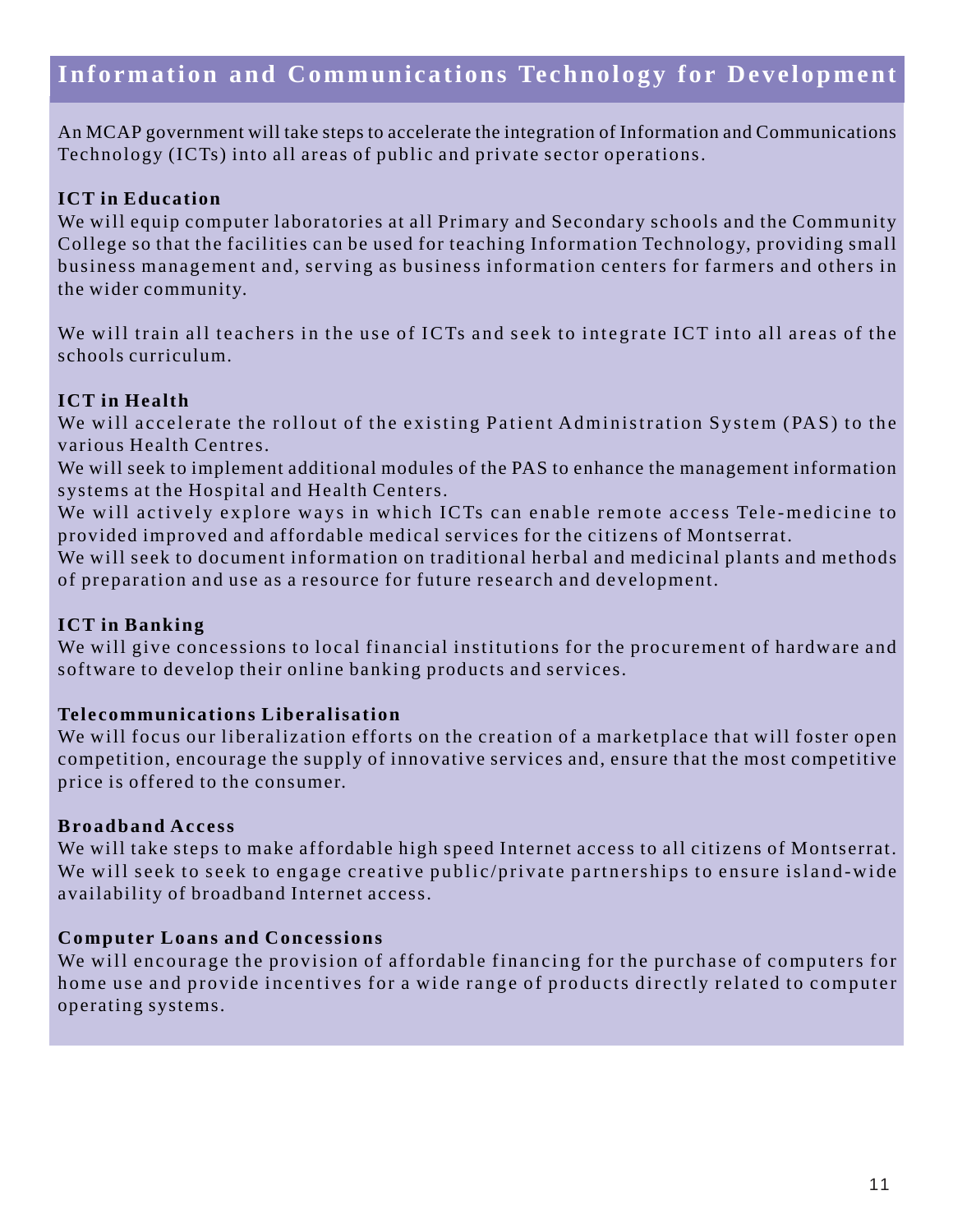### **Housing**

An MCAP government will take an integrated approach to establishing new communities so that, along with the construction of dwelling houses, facilities for recreation, education, business, sports and public services will be provided.

We will utilize financial resources from Social Security to expand the Revolving Mortgage Fund.

We will explore the possibility of reducing the mortgage interest rate.

We will encourage and facilitate the purchase of homes on Government estates by reviewing and adjusting the purchase price.

We will seek to re-introduce the material grant scheme.

We will seek to give support to homeowners in Davy Hill and Shinlands to retrofit homes.

#### **We will move all persons out of shelters in 1 year.**

#### **Homes for the Elderly**

An MCAP government will explore the possibility of including in the annual budget, an amount for basic repairs to homes for the elderly.

We will expand the housing program to provide all elderly homeowners with indoor water toilet facilities.

#### **Private Sector-provided Housing**

We will encourage the private sector to invest in housing developments.

We will support all private sector initiatives to reduce the costs of construction.

We will provide fiscal incentives to private sector housing developers.

We will seek to subsidize the development of road networks in new communities.

We will strive to accelerate the approval process for construction.

We will grant tax incentives to land owners with tracts of land who make the land available for home construction.

We will review the policy for homebuilders to meet the cost of electrification.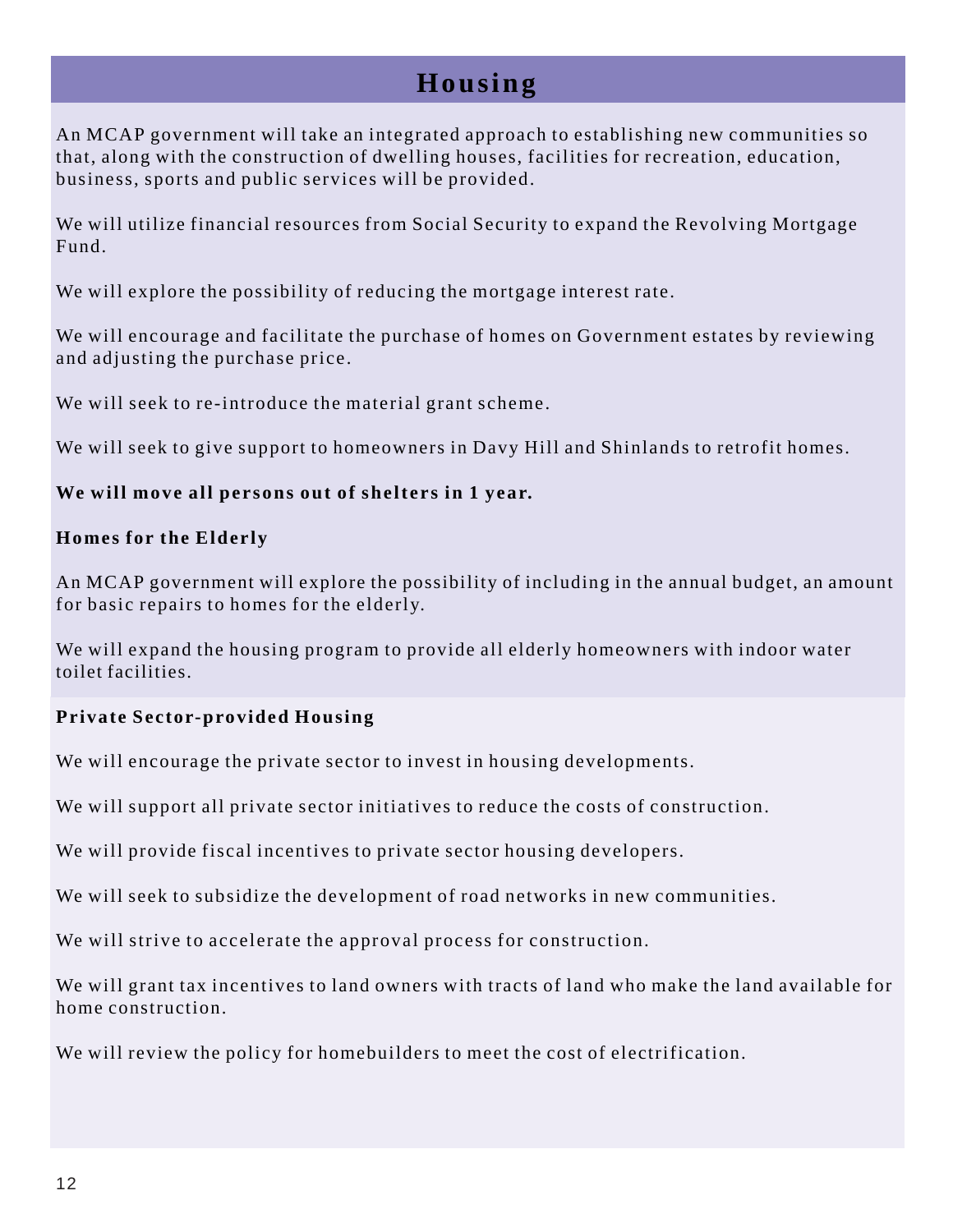### **Health**

An MCAP government will ensure that every resident has access to affordable and effective health care.

#### **Health Services**

We will ensure that the hospital the hospital is properly equipped with state of the art equipment like mammogram machine, dialysis machine, electro cardiogram and ultrasound machine and, the trained staff to operate and maintain the equipment.

We will seek to establish relationships with regional Universities and British hospitals to facilitate the transfer of patients for medical treatment and to access technology and personnel as needed.

We will seek to develop relationships with medical groupings such as "Doctors Without Borders", to further enhance our medical health services delivery capabilities. We will encourage and facilitate Montserratian doctors living overseas to provide professional services on mutually satisfactory terms and conditions to be negotiated.

We will seek the resources needed to build and equip a pediatric and private ward.

We will ensure that the hospital facilities and equipment are kept in good condition at all times.

We will institute a comprehensive mental health program and develop plans for community health care that links patient care to nutrition, exercise, and other preventive measures.

#### **Health Insurance**

We will seek to establish a National Health Insurance Scheme.

We will explore arrangements to have Social Security manage and operate the National Health Insurance.

#### **Fees and Charges**

We will review all hospital fees and charges.

#### **Health Professionals**

We will seek to improve the morale of nurses by providing them with the opportunity for sabbaticals at other medical facilities within the region.

We will review nursing allowances and benefits.

We will encourage and facilitate joint ventures with other health professionals as part of a strategy to ensure availability of personnel.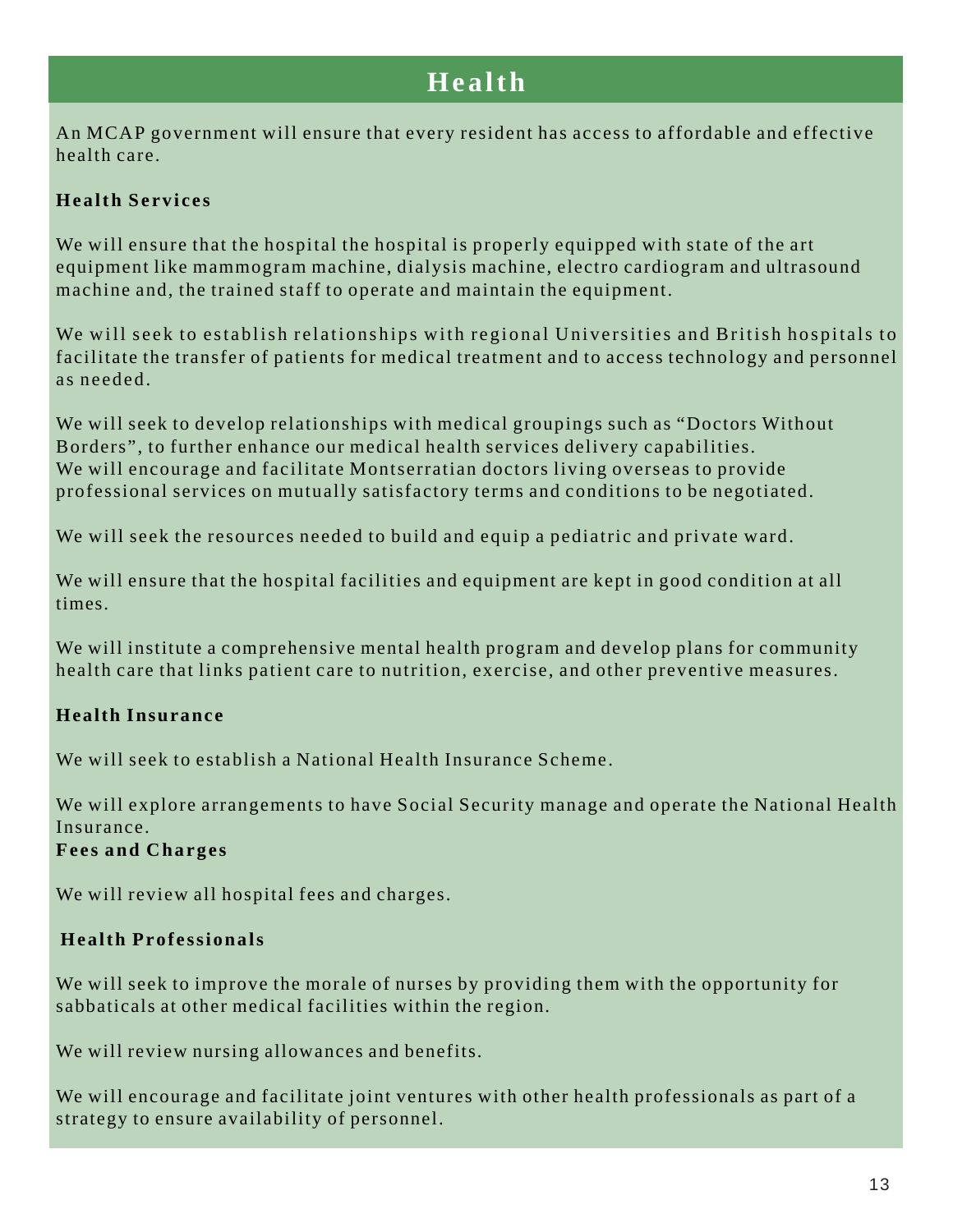### **Energy**

An MCAP government will seek to find alternative sources of energy to steadily reduce the island's dependence on fossil fuel as a source of power for electricity. We will seek to utilise renewable energy sources that reduce the cost of living to residents, lower the operating costs for businesses and contribute to the image of Montserrat as a clean and healthy place to live, work and visit.

#### **Alternative Energy sources**

We will utilise wind energy in the short term to augment our electricity services.

We will utilise solar energy where feasible and offer incentives to business places that supply appliances and lighting that utilize this source of renewable energy.

We will review the geothermal contractual arrangements being offered WIP Ltd. and move quickly to explore, develop and distribute power from geothermal and other renewable sources.

#### **Home Consumption**

We will offer fiscal and financial incentives that encourage the use of energy saving appliances and lighting for all homes and businesses.

We will seek to establish a Regulatory Body to oversee the calculation of fuel surcharge, the regulation of rates and, monitor the efficiency of the service provided by the power producer.

We will seek to review the arrangements with Delta Petroleum as regards the efficacy of fuel procurement from diverse sources.

### **Agriculture**

An MCAP government will seek to redevelop and modernise agriculture by integrating traditional, appropriate and emerging techniques and technologies. We will ensure

#### **Food Security**

We will seek to satisfy local demand and encourage the promotion of direct and indirect import substitution.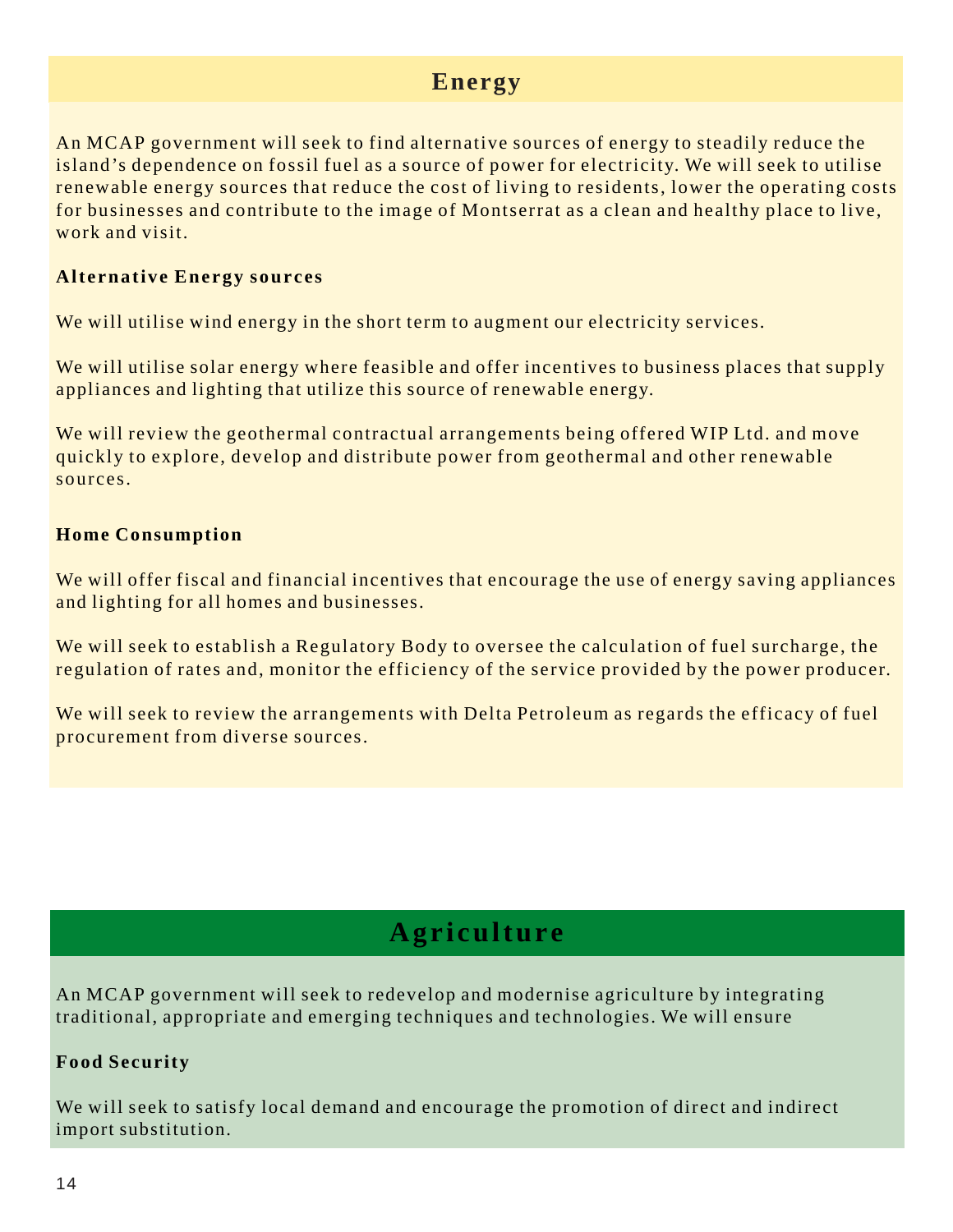#### **Commercialisation of Agriculture**

We will provide the necessary investment capital and incentive programmes to move agriculture production away from a primarily subsistence mode, to efficient small scale commercial production systems.

We will target specific markets for export of fresh commodities and value-added products and thereby enhance the livelihoods of farmers through increased farm gate incomes.

We will seek to encourage new entrants into the field of agriculture by establishing several new programs including:-

Young Farmers Program Semi Intensive Livestock programs Inter-school and District Farm Days and Exhibitions Farm-to-market links with Hotels and Restaurants

We will facilitate the construction of an Abattoir and Food Processing Plant.

We will commercialise the Cassava Plant from farm production to manufacturing.

We will seek to construct and equip a fisheries facility while improving safety at sea measures, fish landing methods, fish processing and storage.

We will seek to construct and maintain all weather multi-purpose feeder roads to ensure access to farms.

We will establish soil and water conservation programs to reduce soil erosion and sustain water supply and farm productivity.

We will rehabilitate and maintain existing irrigation facilities.

We will seek to improve the plant and animal stock of our agriculture by upgrading our professional services and in particular our veterinary and plant quarantine services.

We will recruit a full time veterinarian and identify training opportunities for additional staff. We shall build equip and staff a Produce Chemist Laboratory.

We will address the problem of loose livestock, stray dogs and feral pigs.

We are similarly committed to developing links between a renewed agriculture and the production, preparation and use of traditional herbal medicines in the local health sector.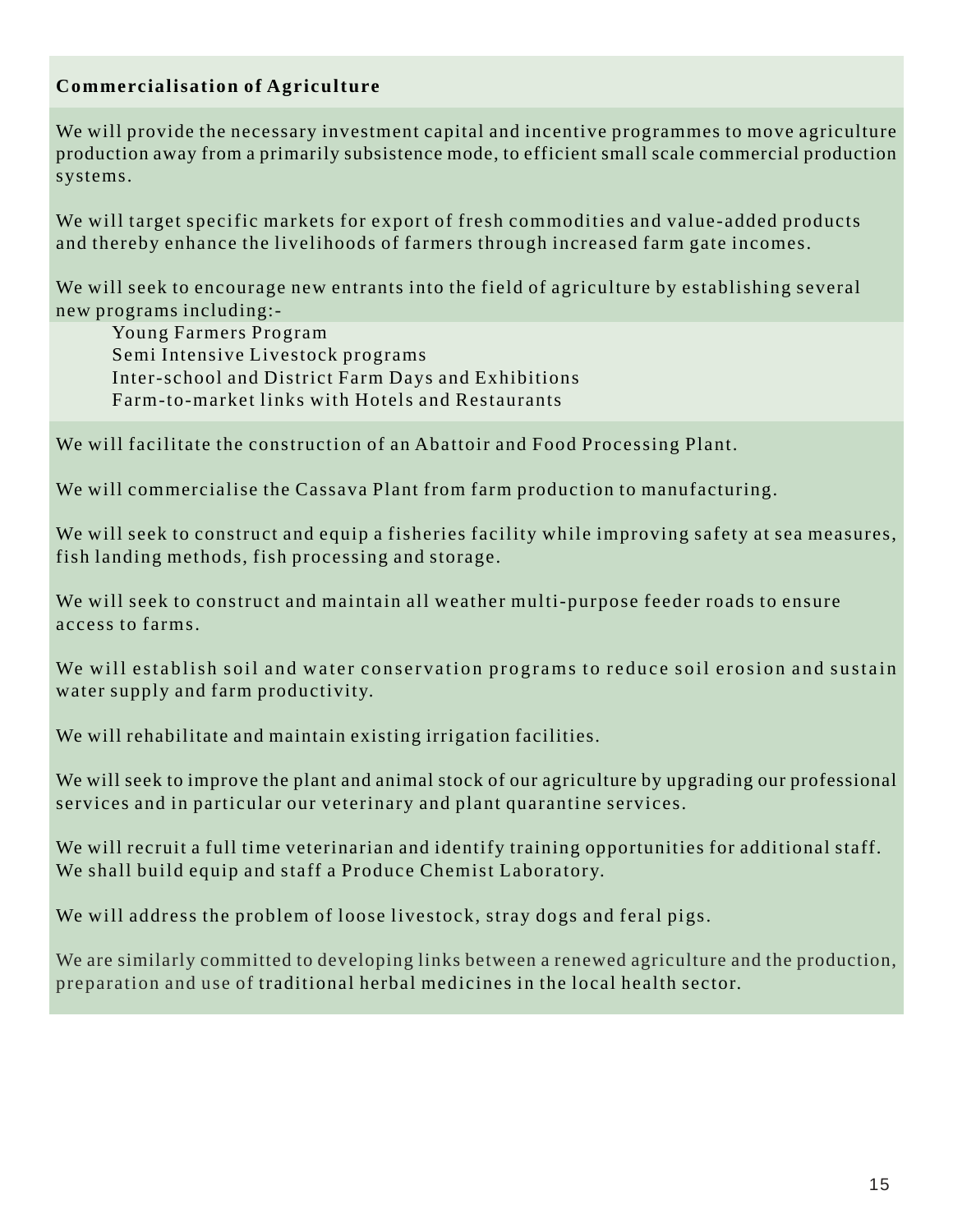### **Tourism**

An MCAP government will promote investment in Tourism as a major means of earning foreign exchange, creating employment and stimulating economic activity in other sectors of the economy.

#### **Development of Tourism Plant**

We will take advantage of this period of rebuilding to encourage links between new opportunities for agriculture, health and tourism through restoration of traditional practices of natural, chemical-free farming, creative culinary skills and heritage tourism

We will develop Edu Tourism linked to the knowledge and expertise associated with the natural disasters that have affected the island.

We will incorporate the MVO Interpretive Center with the MNT Natural History Center and seek to construct a Museum to facilitate the return of our national artifacts.

We will promote the Heritage and Nature Sites at Little Bay.

We will provide support to ensure the maintenance of trails, roads in ways that improve access for the farming community. Forest systems will be maintained in ways that improve the supply of water for domestic use.

We will explore the possibility of developing multi destination products with nearby islands.

#### **Development of Infrastructure**

We will seek to expedite the construction of the Belham Bridge.

We will encourage and facilitate the development of a Golf Course.

We will seek to develop Port Little Bay to accommodate the reintroduction of Cruise Industry.

#### **Residential Tourism**

We will facilitate and encourage the construction of villas. We will grant fiscal incentives to new villa construction. We will allow the write off the depreciation of new villa construction over 10 years for villas built in the next 5 years.

#### **Development of Little Bay**

We will encourage and facilitate the construction of a Resort Hotel at Little Bay. We will encourage the construction of town houses, villas and condominiums as well as a mixed used shopping and entertainment facility.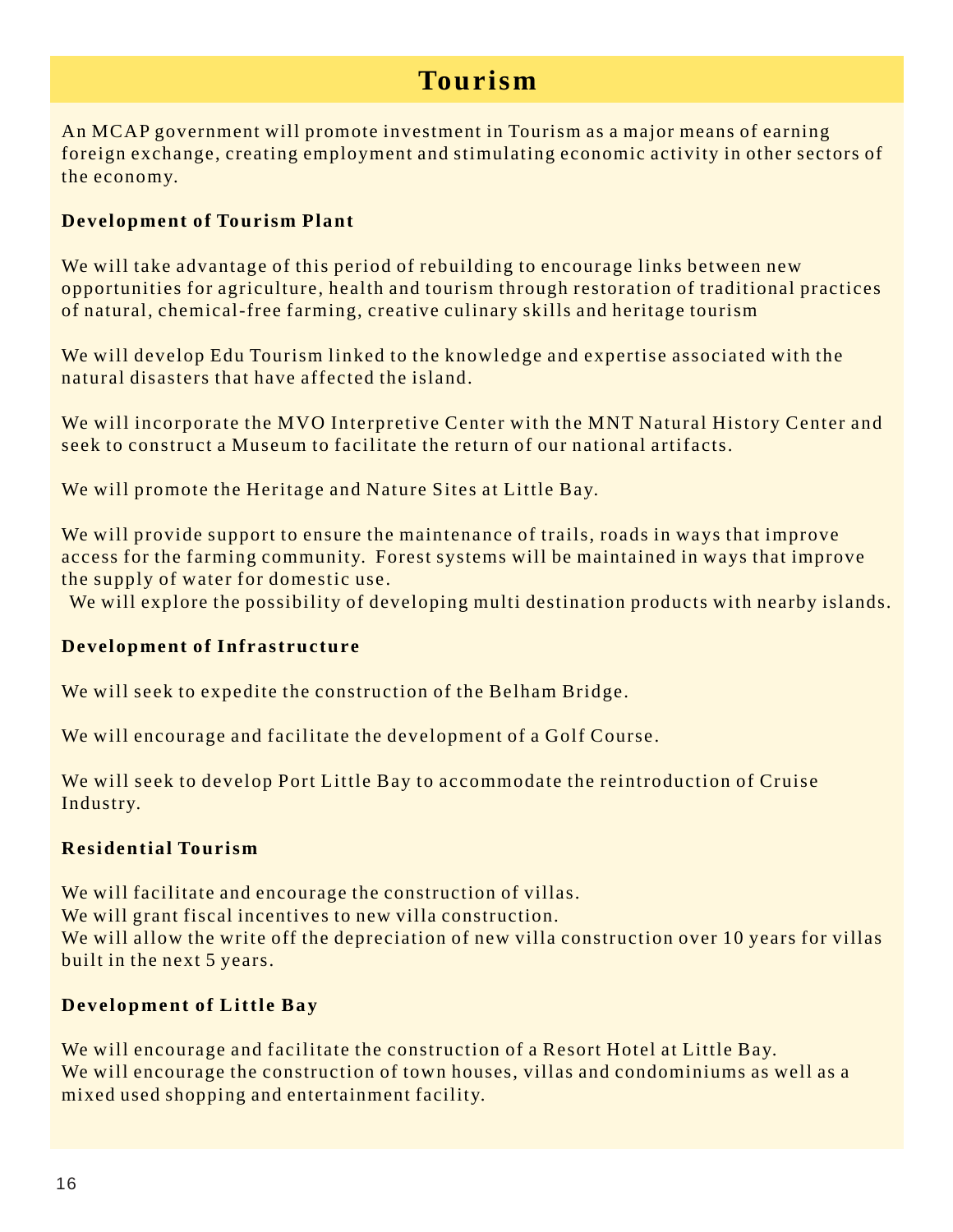We will design and landscape the facility to incorporate local plants and features consistent with Montserrat's nature brand **Hospitality Training**

We will facilitate on going training for all workers in the Hospitality Sector including the training of Science Tour Guides in response to the expected demands of Edu Tourism..

#### **Promotion**

We will promote Montserrat as a tourist destination with unique niches including Sports, Wellness, and Heritage Tourism.

We will collaborate with and facilitate local Sports Associations who through their international networks could facilitate the construction of modern sporting facilities for use by local and international teams.

### **Environment**

The vulnerability of Montserrat to natural disasters requires that every investment in the major growth sectors of the economy take full account of the impact of construction, farming and other land uses on the island's natural resource endowment.

An MCAP government will apply the principles of sustainable development as outlined in the St Georges Declaration, the Barbados Plan of Action and the country's Sustainable Development Plan.

We will review the efficiency of the existing systems for solid and liquid waste to ensure that the health of the population is not compromised and that the island's costal zones are protected from pollution and run-off.

We will undertake a natural resource inventory that will inform land use planning and zoning of the island for economic activities in all sectors.

### **Transportation**

An MCAP government will seek to improve access to Montserrat that is more affordable, reliable and frequent.

We will review the WINAIR contractual arrangements.

We will give special attention to the re-introduction of a scheduled Ferry service that would augment airlift, expand the tourism reach, increase export capacity and strengthen disaster response capability.

We will seek to develop and expand the Little Bay Port Facilities to accommodate cruise and cargo ship berthing.

We will seek to establish a breakwater at Port Little Bay to create safe harbour.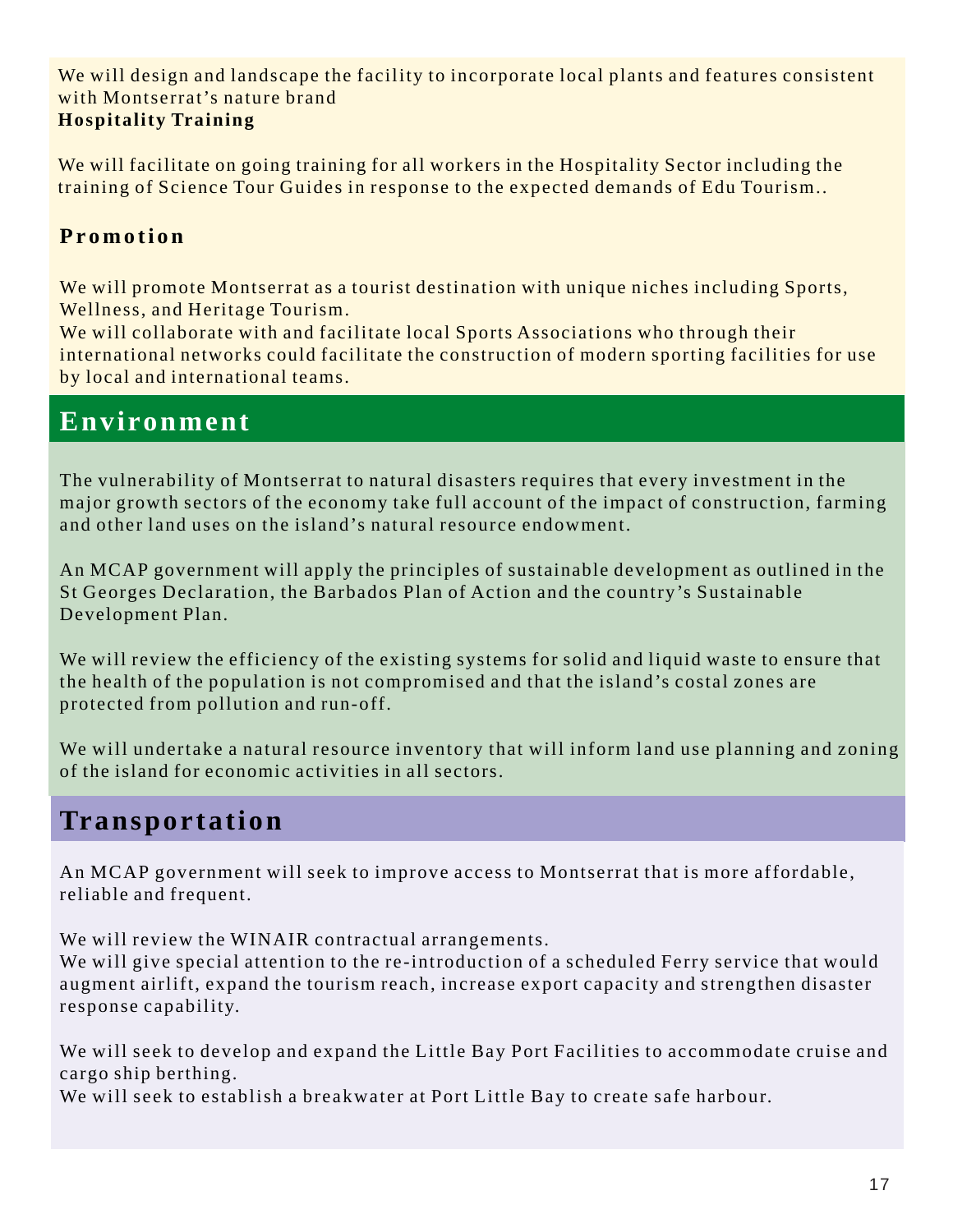### **Disaster Management**

An MCAP government will design a management approach that seeks to reduce Montserrat's vulnerability to natural disasters by the development and implementation of a Disaster Management Plan in collaboration with CDERA.

The Plan will encompass the conduct of risk assessments, the dissemination of information, the mobilisation of human resources, the preparation of physical facilities, the implementation of the recovery process and the strengthening the institutional capacity of the Emergency Operations Center to co-ordinate these efforts.

#### **Disaster Mitigation**

We will seek to establish and maintain a Disaster Fund that would allow for a rapid response to natural disasters.

We will ensure that the Building Code is adhered to.

We will take steps to ensure the application of relevant physical planning criteria as relates to permission for locating built facilities in hazard prone areas of the island.

We will seek to encourage the individual homeowners and private businesses to purchase insurance coverage that would facilitate rapid recovery.

#### **Disaster Preparedness**

We will seek to keep the Defence Force Facility in good order, well stocked with emergency supplies to provide temporary accommodation for residents living close to the daytime entry zone in the north.

We will ensure the provision of adequate road and ash clearing equipment in strategic locations.

We will seek to ensure the availability of adequate housing for the Elderly and the vulnerable.

We will ensure that the communications media are fully informed and able to disseminate information to the public in a timely manner.

We will seek to procure ash cleaning equipment and vehicles and commit to providing rapid ash removal and immediate and adequate clean up of ash after major volcanic activity.

We will ensure that the financial resources required to facilitate these measures are treated as a high priority by the Government.

#### **Disaster Response**

We will ensure that the period of response to a natural disaster is timely and effective. We will give priority to children, the elderly, the physically challenged and other vulnerable segments of our population for purposes of evacuation and will provide specially trained counsellors among the compliment of rescue workers responding to a disaster.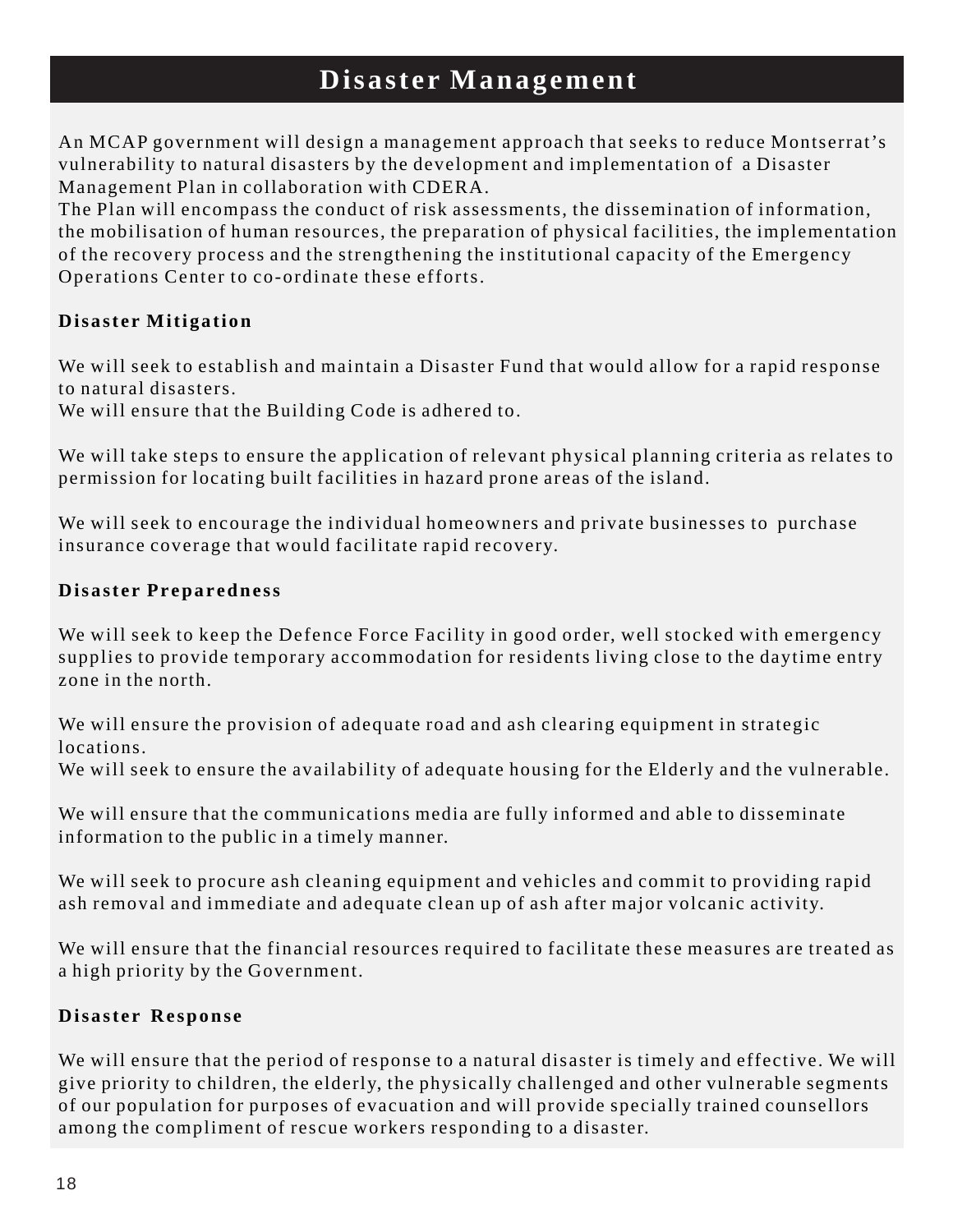We will ensure that field personnel from each of the Ministries along with suitable equipment will be mobilized at the disposal of the coordinating office this particularly relevant to officials at Ports of entry.

#### **Investment Policy**

An MCAP Government is committed to building an economic environment in which free enterprise can flourish in ways that ensure jobs, income and related benefits to the people of the island.

We will ensure that the Government will assume its role as regulator and facilitator of economic development while ensuring transparency, fair play and equality of treatment.

We will develop an Investment Code and Criteria that will guide activity in this sector.

#### **Investment Environment**:

We will provide a politically stable environment where investment is safe and the legal regime guarantees the security of personal property, private investment asets and earnings.

We will create a service environment that is investment-friendly by providing prudent fiscal policy, well-maintained public infrastructure, efficient support services, dependable public utilities, safety and security systems.

#### **Financial Services**

We will explore the promotion and development of a financial services center with specific rules and regulation to prevent the laundering of criminally derived assets.

We will support the supervision and promotion of high standards of conduct and sound practices in the sector.

We shall encourage through legislative, regulatory and policy measures, the development and marketing of innovative financial services.

#### **Overseas Investors**

We will allow work permits for key and professional personnel of Overseas Investors and grant fit and proper owners of residences valued at ECS\$500,000 or more; annual renewable Home Owners Residency Cards.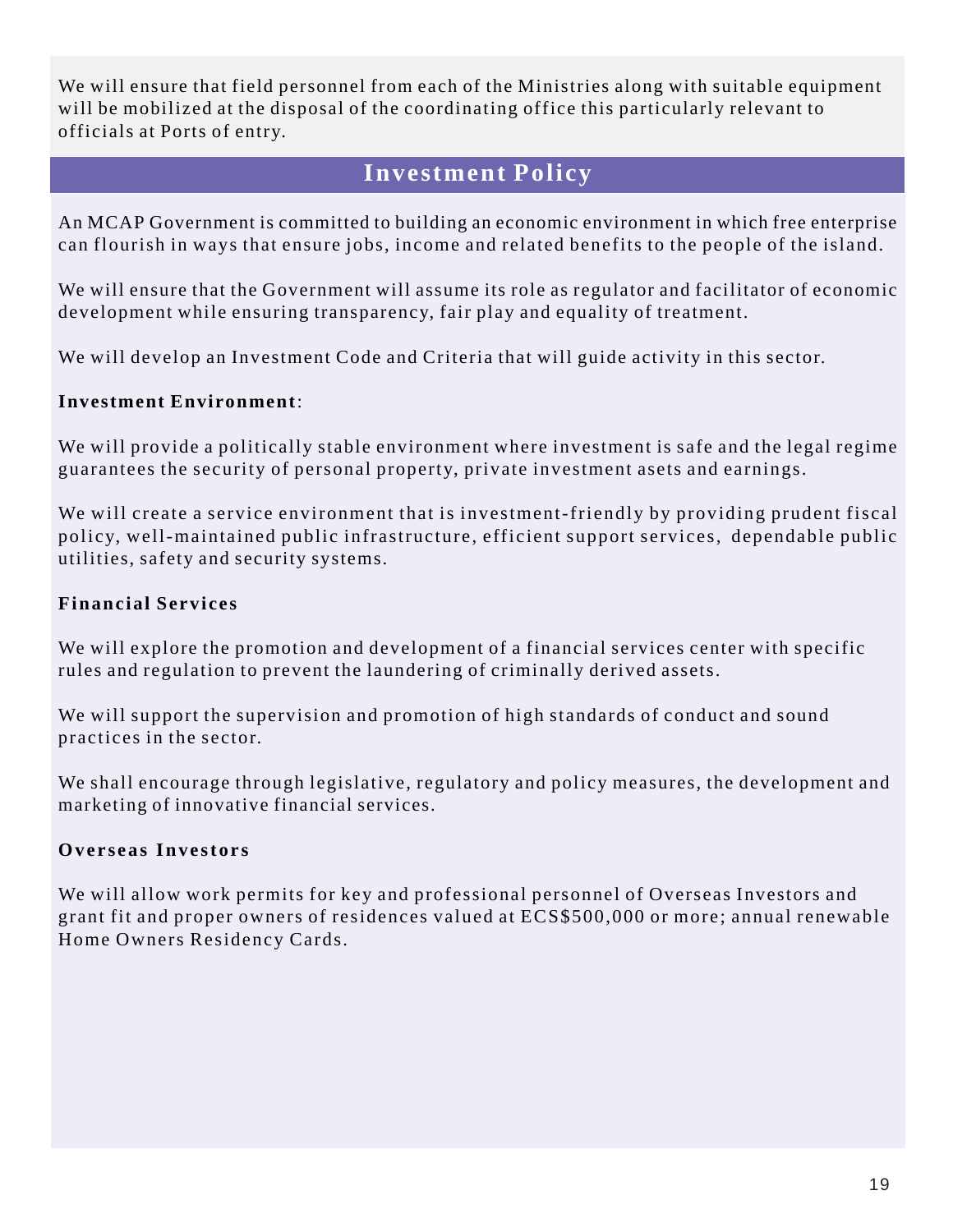### **External Relations**

An MCAP Government will seek to re-establish Montserrat as full and active member of the OECS and CARICOM and all their organs.

An MCAP Government will continue to seek to fully participate in CSME, the Caribbean Court of Justice and other established regional institutions

An MCAP Government will remain engaged with the dialogue involving the Overseas Dependent Territories as we seek to enhance working relations with the UK Government. On behalf of Montserrat we will propose regular sessions involving officials of the UK Government on matters of mutual interest.

### **Conclusion**

Montserrat's major assets are its peace, security and natural resources. These must be protected and maintained if the island is to have a chance at development. This Manifesto outlines the direction that will be taken by an MCAP Government to ensure that in the management of these assets for the benefit of the present population, future generations of Montserratians will also have the use of peace, stability and healthy natural systems.

We acknowledge that the approach to rebuilding Montserrat must be an integrated one.

We commit to working with the British government in partnership and with mutual respect to modernise our Constitution and institutions as we chart a path to self-determination.

We accept and anticipate that the British Government will continue to have a significant role in the development of the infrastructure of the country.

We understand that the development of the economy must be private sector led and are convinced that the natural disasters of the past 17 years have opened new development options for Montserrat that must inform and guide the strategy for development that is sustainable.

An MCAP Government is committed to the development of the private sector by the pursuit of transparent and equitable policies that will create an open and inviting environment that will facilitate the expansion and growth of investment that is consistent with the island's chosen path.

An MCAP government is committed to open government and the participation of the peoples of Montserrat in whose name we govern and to whom we report.